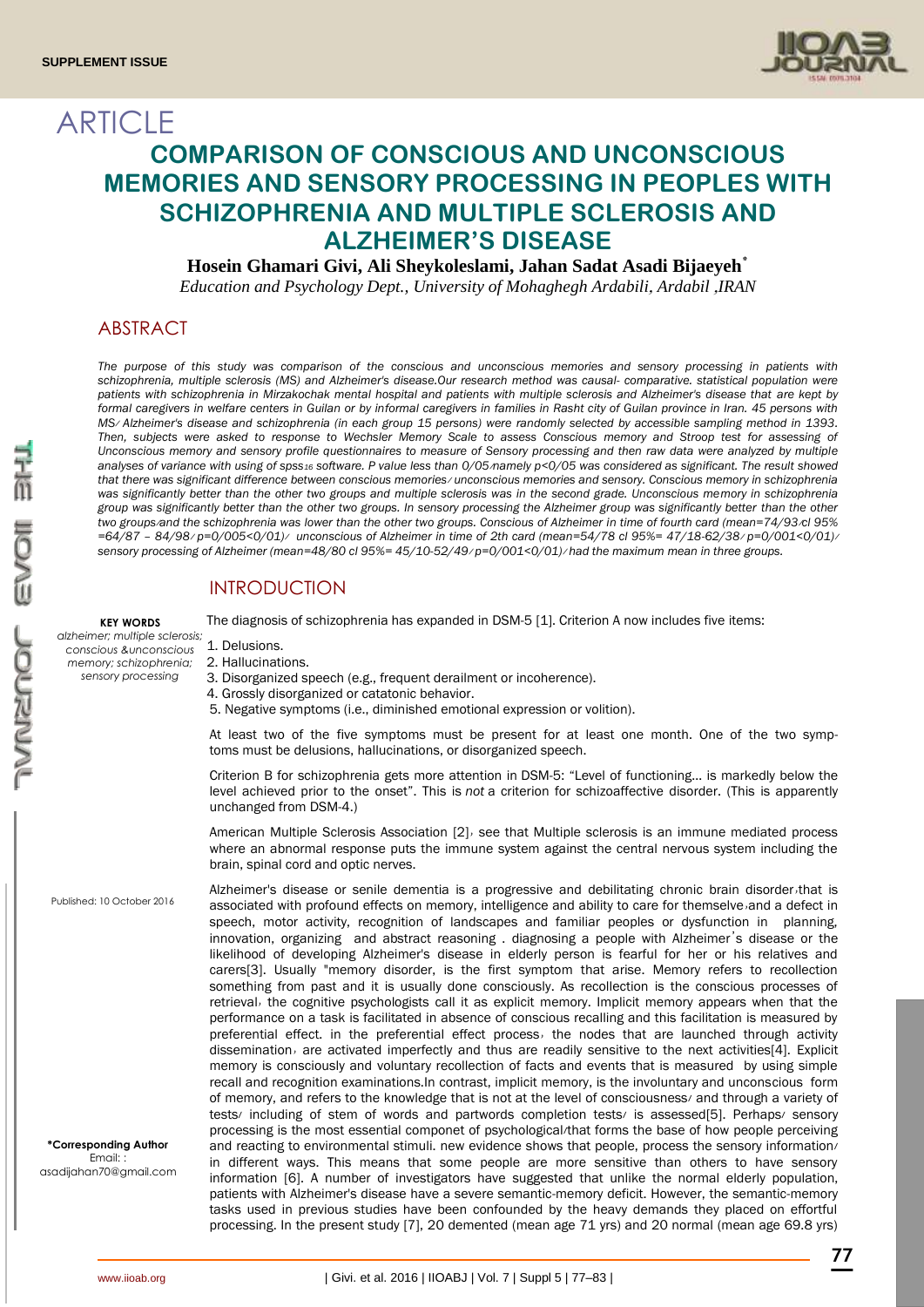

elderly Ss were given a battery of episodic-memory tasks and 3 tasks that examined how intact and accessible their semantic memory was under conditions that did not require effortful processing. Although the demented Ss were greatly inferior to the normal Ss on the episodic-memory tests, they performed equally well on the semantic-memory test: The naming latency of both groups was equally facilitated by a semantic prime, the recall accuracy of both normal and demented elderly for a string of letters was similarly affected by the degree to which the string approximated English orthography, and recall accuracy for a string of words was affected equally in the two groups by the degree to which the word string obeyed syntactic and semantic rules.

In a study that was done by [8], the Early empirical studies in the field of memory loss in the early stages of dementia of the Alzheimer and evaluation these studies in relation to the new theory of memory in humans, it was discovered that: Whilst memory deficits are found to be widespread, some aspects are more resilient to impairment than others. For example, the processes associated with articulators' rehearsal in working memory are unimpaired despite a reduction in performance on most tests of primary memory. The "implicit" aspects of secondary memory appear to remain unimpaired, in contrast to a marked decline in "explicit" or "episodic" memory. In addition, there is evidence that the rate of forgetting from secondary memory is normal. Some aspects of episodic and semantic memory are found to be impaired as a consequence of a decline in the efficient organization and processing of verbal material at encoding or retrieval. It is concluded that the deficits share particular features found in organic amnesia, but with additional deficits which relate to impairments in other domains of functioning. [9]/ write in an essay/under the title of« Auditory sensory memory impairment in Alzheimer's disease: an event-related potential study»: AUDITORY event-related potentials (ERP) were recorded from 10 healthy older subjects and 9 patients with Alzheimer's disease (AD) to investigate whether auditory sensory memory is impaired in AD. Standard (85%) and deviant (15%) tones were presented in random order with inter stimulus intervals (ISI) of 1 s or 3 s in separate blocks and conclude that/ the memory trace decays faster in the AD patients than in age-matched healthy controls. In studies that have been conducted on the clinical aspects of dementia/some features are registered and reported/ such as aphasia without viscosity speech/near memory disturbances and then distant memory/ Structural disorders/ also weakened the power of abstract thought, Calculate and Language difficulty in naming and finding appropriate words/with loss of functional words are reported. Also has been recorded some cases of vocabulary insufficiency/ and random use of words that already have "been used. Evaluation of kind of speech disorders in patients with Alzheimer's disease shows that repetition and adventitious use of integrity tools are the general characteristics of speech in these patients  $[10]$ . In a study that conducted by  $[11]$  with the aim of to examine the contribution of controlled (or conscious) and automatic (or unconscious) memory processes to the performance of a stem-completion recall task by persons with Alzheimer's disease and comparing them with a control group (control)/ the obtained results indicate the severity of impairment in the community dwelling demented patients'. Further, the estimates of the automatic processing were also found to be reduced, although there was considerable overlap in the performance of the two groups on this parameter. It was found that the residual capacity of Alzheimer's patients to recall previously learned information was supported to a substantial degree by their automatic memory processes. This finding can be very important for planning in the area of effective learning and development and growth of rehabilitation strategies. In a study about conscious and unconscious memory [12]/ Conscious and unconscious uses of memory and priming were studied in 30 patients with multiple sclerosis (MS) and 15 normal control (NC) subjects. MS patients were classified into two subgroups according to their cognitive status; 15 of them were cognitively deteriorated (the MS-D group) and 15 cognitively preserved (the MS-P group).A process dissociation procedure was used to separate conscious and unconscious memory performance in a word stem completion task. The results showed that the MS-D group had deficient conscious memory performance, but had intact unconscious memory as well as priming. The MS-P group showed normal conscious and unconscious uses of memory and priming. Thus, in MS-related cognitive decline, conscious memory seems to be vulnerable, whereas unconscious memory remains intact. The results provide neuropsychological support for the distinction between conscious and unconscious memory processes. Moreover, the results show the importance of studying cognitively homogenous MS groups as opposed to heterogeneous ones, in order to find the underlying mechanisms of memory deficits in MS. Interestingly, the neural systems needed for the unconscious use of memory do not seem to deteriorate even in MS patients with deficient overall cognitive capacity. This finding encourages the development of future rehabilitation programs, suggesting that unconscious remembering might help MS patients with deficient conscious memory to cope with their daily activities. Initial descriptions of sensory sensitivity [6]/ about attention deficit in patients with schizophrenia/including some personal reports/ that describe the noises loudness/ color brightness/ distraction and disorganization in patient. Sensory gate insufficiency/ that is measured by pre-trauma and latent inhibition such as techniques/also denotes the inability to filter out irrelevant information in this disorder. But Brown &et.al [6]/ in their studies didn't find any meaningful differences between patients with schizophrenia/patients with bipolar disorders and normal people/ in view point of sensory sensitivity. But the avoidance of feelings in people with schizophrenia and bipolar disorder was higher than normal. The schizophrenic patients frequently fail to response and ascribe meaning to stimuli. Their performance in reaction time tasks is an example of slowed response in schizophrenia. Return responses (the urge to go back to previous responses) can also be another example of low sensory registration in patients with schizophrenia. In connection with sense searching Brown& et.al [6]/ concluded that schizophrenia and bipolar disorder groups were significantly obtained lower scores in sense search. According to the results/since the extreme sensitivity and inhibition to sensory stimuli and also impairment in social skill which is the result of sensory processing disorder/is a very important aspect of schizophrenia and partly to major depressive disorder, therefore, identifying the style of sensory processing in patients with these disorders/ can help to precise identify of impairment. Rotenberg [13]/ in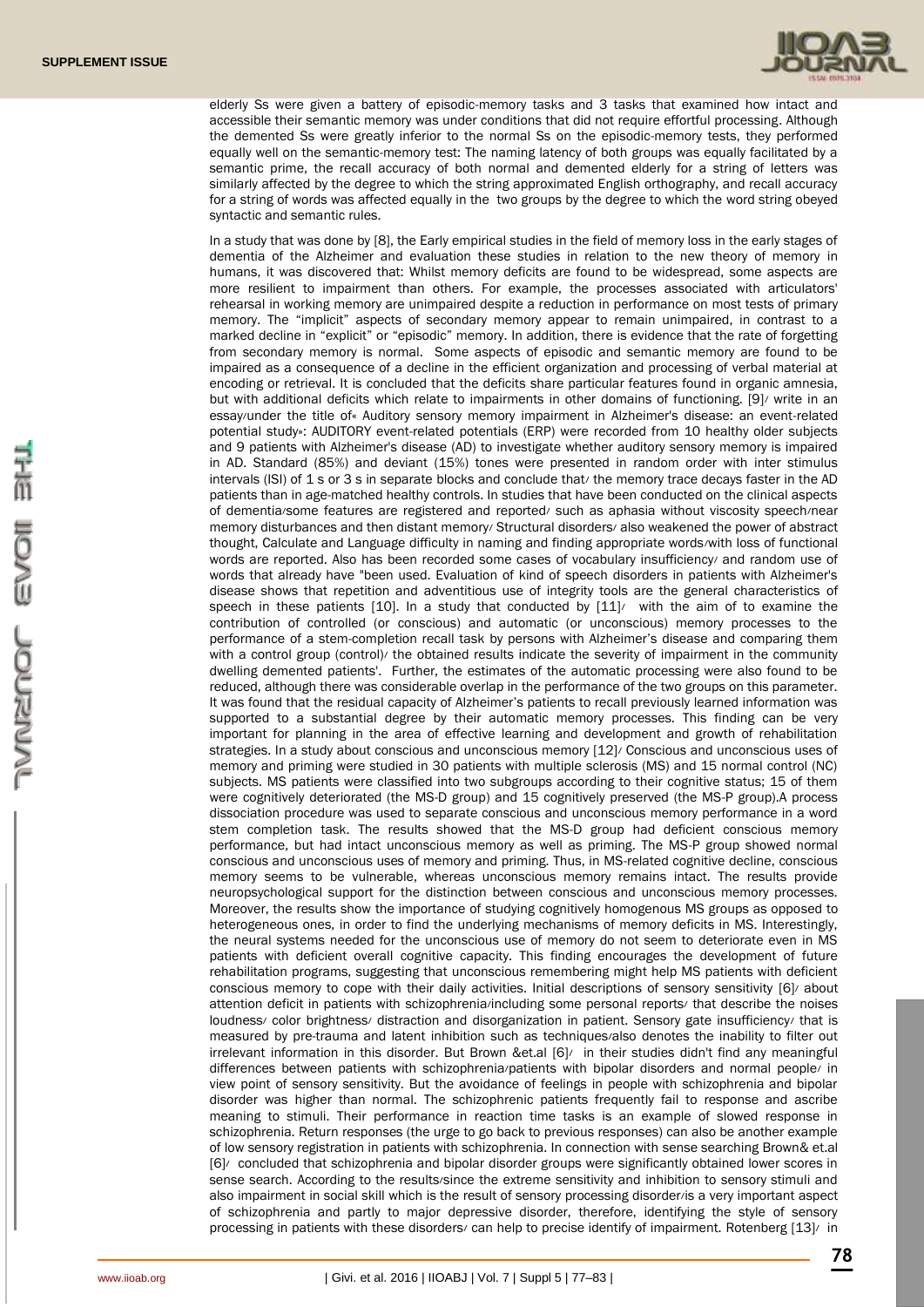

a study on patients with schizophrenia showed that/ cognitive impairment and inability to make appropriate use of past information/are connected with perceptual input or information processing and formation of signs that need to the left hemisphere activity.it is consider that/ patients with schizophrenia may have imperfect and impaired performance of the brain cortex/ and show heterogeneous defects in some of spatial and verbal short –time memory tests. Many researchers know the dysfunctions exist in attention and short-time memory processing as most crucial characteristic of schizophrenic disorder. Studies also showed that/patients with schizophrenia/ recall lower figures in immediate recollection and repetition (when more than two minutes) and act weaker than normal people in tracing tasks [13]. [14]/ write that Several studies have shown that the style of repressive character , negative emotions , inability to talk about feeling/ over assimilation and hysteric characteristics with a weaker immune system and emotions expression and thoughts depended on excitement/ are related to immune system performance improvement. Neuropsychological pattern that typically has been seen in patients with multiple sclerosis (MS) / includes memory impairment, failure to maintain attention, visual-spatial perception abnormalities, and low information processing and executive deficits [15]. In a study by [16] under the title of «Sensory symptoms of multiple sclerosis: a hidden reservoir of morbidity the following results reports: Sensory symptoms were more common in MS patients than in controls, and differed in severity and quality. There was however a strong correlation between the total number of sensory symptoms reported and the presence of disability in the MS patients. Conclusions: Sensory symptoms are common in MS patients. Pain syndromes, transient neurologic events, Lhermitte's phenomenon, fatigue, respiratory symptoms and vertigo were present significantly more frequently in patients with MS than in a control population and contributed to subjective morbidity. Future clinical trials assessing therapy in MS might include sensory symptoms as secondary endpoints to capture this `hidden reservoir' of disease morbidity.

The purpose of this study was to assess, conscious, unconscious memory and sensory processing in patients with schizophrenia, multiple sclerosis, and those with Alzheimer's and comparing them with one another.

### Research hypotheses

Conscious memory in patients with schizophrenia and multiple sclerosis (ms) is different. Conscious memory in patients with schizophrenia and Alzheimer's is different. Conscious memory in patients with multiple sclerosis (MS) and Alzheimer's is different. Unconscious memory in patients with schizophrenia and multiple sclerosis (ms) is different. Unconscious memory in patients with schizophrenia and Alzheimer's is different. Unconscious Memory in Patients with Multiple Sclerosis (MS) and Alzheimer's is different. Sensory processing in patients with schizophrenia and multiple sclerosis (ms) is different. Sensory processing in patients with schizophrenia and Alzheimer's is different. Sensory processing in patients with multiple sclerosis (MS) and Alzheimer's is different.

# MATERIALS AND METHODS

In this study, three groups of patients with schizophrenia and multiple sclerosis and Alzheimer's disease per group of 15 people (N1 = N2 = N3 = 15) were selected. Our research method was causal-comparative. Statistical population were patients with schizophrenia in Mirzakochak mental hospital and patients with multiple sclerosis and Alzheimer's disease that are kept by formal caregivers in welfare centers or by informal caregivers in families in Rasht city of Guilan province in Iran.45 persons with MS, Alzheimer's disease and schizophrenia (in each group 15 persons) were randomly selected by accessible sampling method in 2014. then, subjects were asked to response to Wechsler Memory Scale to assess Conscious memory and Stroop test for assess of Unconscious memory and sensory profile questionnaires to measure of Sensory processing . Wechsler scale reliability coefficient for the subscales are in the range of 0/74 to 0/93 and its validity in a variety of clinical populations is 0/98 [17]. Reliability for first and second Stroop test cards has reported 0/88 and for third and fourth cards has reported 0/80 [4]. Coefficient of internal consistency of subscales of sensory processing test were reported between 0/60 to 0/78 and cronbach's Alpha coefficient of this test for total scale is 0/87 and for subscales of low registration, sense searching, sensory sensitivity and sense avoiding are as 0/72, 0/65, 0/75 and 0/71[6]. Then raw data were analyzed by multiple analyses of variance with using of spss16 software. Conscious and unconscious memory and sensory processing are considered for three groups as the dependent variables and the diseases as attribute independent variables.

## **RESULTS**

As can be seen in [Table 1], in the survey of solution's effect on healthy mice, weight of liver and spleen in each test group was examined and in the first and third group, 9 mice and in the second group, 8 mice were survived at the end of test time.

**Table 1:** Descriptive information about the conscious memory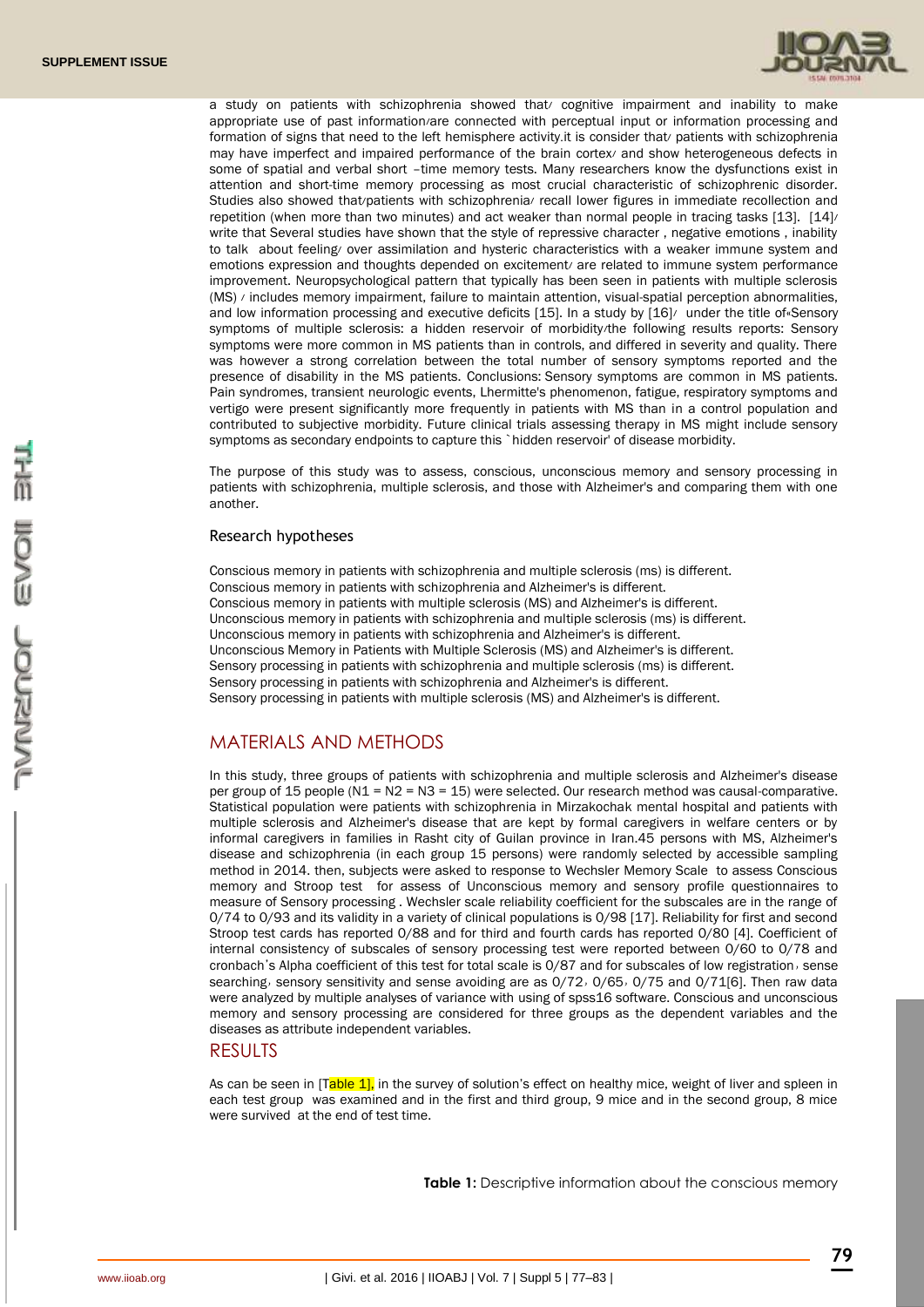

| <b>Depended</b><br>variable | <b>Subject groups</b>  | <b>Frequency</b> | mean  | <b>Std. Deviation</b> | 795 confidence interval |                       |
|-----------------------------|------------------------|------------------|-------|-----------------------|-------------------------|-----------------------|
|                             |                        |                  |       |                       | Lower<br>bound          | <b>Upper</b><br>bound |
| Conscious<br>memory         | Schizophrenia          | 15               | 32/73 | 12/70                 | 28/25                   | 37/21                 |
|                             | Multiple sclerosis     | 15               | 28/60 | 5/90                  | 24/12                   | 33/07                 |
|                             | Alzheimer's<br>disease | 15               | 26/40 | 5/03                  | 21/92                   | 30/87                 |
| third<br>in<br>Time<br>card | Schizophrenia          | 15               | 20/13 | 3/46                  | 11/28                   | 29/01                 |
|                             | Multiple sclerosis     | 15               | 24/28 | 19/98                 | 15/41                   | 33/14                 |
|                             | Alzheimer's<br>disease | 15               | 14/38 | 21/38                 | 5/51                    | 23/24                 |
| in<br>forth<br>Time<br>card | Schizophrenia          | 15               | 52/52 | 10/98                 | 42/46                   | 62/57                 |
|                             | Multiple sclerosis     | 15               | 55/05 | 22/11                 | 45                      | 65/10                 |
|                             | Alzheimer's<br>disease | 15               | 74/93 | 22/51                 | 64/87                   | 84/98                 |

In survey of effects on healthy mice group with plant extract solvent gavage, results of  $[Table 2]$  was seen as below and seen that these mice group, were gavaged for only seven days with plant extract solvent to survey, effect of toxicity of solvent. This group has 27.7 average weight which at the end of seventh day reduce to 25.9.This group was with 9 alive mice at the end of seventh day and the below table conclude weight of spleen and liver of this group at the end of this test. As you can see at chart 1, with respect to no special toxicity was observed at examination test of toxicity in different groups, high dose with 100 mg/ml was selected for patient treatment.

| <b>Depended</b><br>variable | Subject groups      | Frequency | mean  | <b>TODIC 2.</b> A thoroigo of the in this prison bology to six cards<br>Std.<br><b>Deviation</b> | 295 confidence interval |                       |
|-----------------------------|---------------------|-----------|-------|--------------------------------------------------------------------------------------------------|-------------------------|-----------------------|
|                             |                     |           |       |                                                                                                  | <b>Lower bound</b>      | <b>Upper</b><br>bound |
| Time in first<br>card       | Schizophrenia       | 15        | 18/73 | 3/54                                                                                             | 7/27                    | 30/19                 |
|                             | Multiple sclerosis  | 15        | 20/41 | 17/81                                                                                            | 8/95                    | 31/86                 |
|                             | Alzheimer's disease | 15        | 22    | 33/48                                                                                            | 10/54                   | 33/46                 |
| in<br>Time<br>second card   | Schizophrenia       | 15        | 29/85 | 11/97                                                                                            | 22/25                   | 37/45                 |
|                             | Multiple sclerosis  | 15        | 38/22 | 21/51                                                                                            | 30/61                   | 45/81                 |
|                             | Alzheimer's disease | 15        | 54/78 | 5/66                                                                                             | 47/18                   | 62/38                 |

**Table 2:** Average of time in the unconscious tests cards

**Table 3:** Descriptive information about the components of sensory processing

| variables | Disease<br>groups | frequency | mean | Std. Deviation | 295 confidence interval |                       |  |
|-----------|-------------------|-----------|------|----------------|-------------------------|-----------------------|--|
|           |                   |           |      |                | Lower bound             | <b>Upper</b><br>bound |  |
| Total     | schizophrenia     | 15        | 37   | 1/83           | 33/30                   | 40/69                 |  |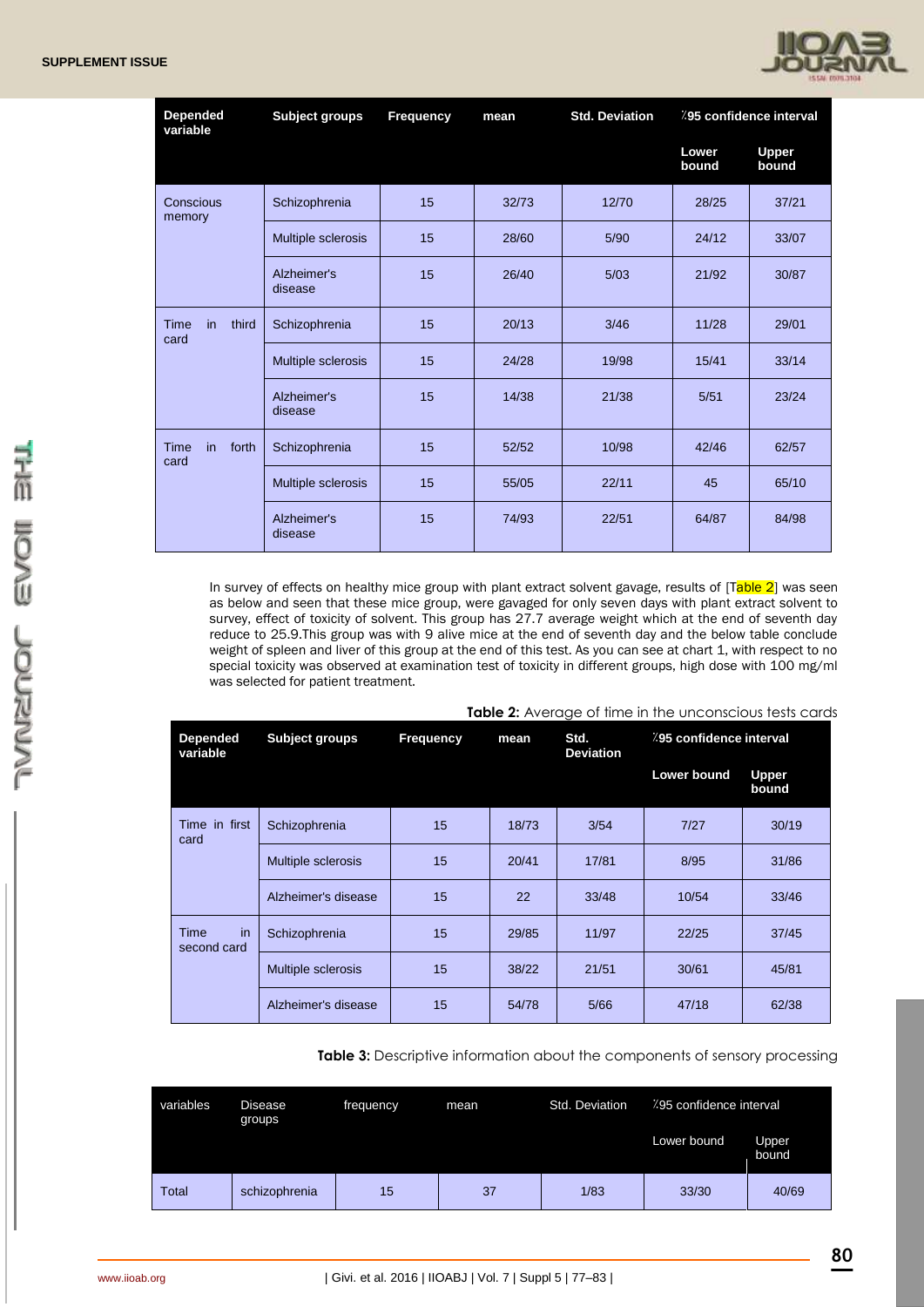| sensory<br>processing | <b>Multiple</b><br>sclerosis | 15 | 37/40 | 1/83 | 33/70 | 41/09 |
|-----------------------|------------------------------|----|-------|------|-------|-------|
|                       | Alzheimer                    | 15 | 48/80 | 1/83 | 45/10 | 52/49 |

**Table 4:** Results of the multivariate analysis of variance in conscious and unconscious memory

| source | Depended<br>variable                                                              | Sum<br>of<br>in<br>squares<br>three groups | Degrees<br>οf<br>freedom | Squares mean | F      | sig       | Partial<br>Eta<br>Squared |
|--------|-----------------------------------------------------------------------------------|--------------------------------------------|--------------------------|--------------|--------|-----------|---------------------------|
| Groups | Conscious<br>memory                                                               | 310/178                                    | 2and42                   | 155/089      | 2/10   | 0/135     | 0/091                     |
|        | of<br>time<br>third<br>742/173<br>cart<br>of<br>time<br>forth<br>4518/654<br>cart |                                            | $2$ and $42$             | 371/087      | 1/282  | 0/288     | 0/058                     |
|        |                                                                                   |                                            | $2$ and $42$             | 2259/327     | 6/071  | $0/005^*$ | 0/224                     |
| groups | of<br>first<br>Time<br>cart                                                       | 80/216                                     | $2$ and $42$             | 40/108       | 0/083  | 0/921     | 0/004                     |
|        | of<br>Time<br>second cart                                                         | 4827/311                                   | $2$ and $42$             | 2413/655     | 11/346 | $0/000^*$ | 0/351                     |

Information of [Table 4]. in the fourth row, about time of the fourth card, according to a significance level of p=0/005<0/01, so the difference is significant.

•In the sixth row about time of the second card, given the significant level  $p=0/001<0/01$ , so the difference is significant.

**Table 5:** Results of the multivariate analysis of sensory processing

| source | <b>Depended</b><br>variable | <b>Sum</b><br>оf<br>squares | Degrees of Squares<br>freedom(d.f) | mean  |        | sig   | Partial Eta<br><b>Squared</b> |
|--------|-----------------------------|-----------------------------|------------------------------------|-------|--------|-------|-------------------------------|
| groups | Sensory<br>processing       | 1346/8                      | 2 and 42                           | 673/4 | 13/379 | 0/000 | 0/389                         |

The result of [Table 5].

Given that significant level equal to p=0/001<0/01.so there is a significant difference between the groups in sensory processing.

# **DISCUSSION**

The results showed that there were significant differences between conscious memories, unconscious memories and sensory processing. A preliminary conclusion is that the conscious memories in patients with schizophrenia are less damaged. According to the presentation, researches conducted by other researchers suggest that conscious memories are damaged in three examined groups of patients. But present research has shown that the amounts of damages in Alzheimer's patients are more than the other tow groups (schizophrenia and multiple sclerosis).The amount of damage in the schizophrenic group is lower than the other two groups (MS and Alzheimer's).This may be due to the destruction of more parts of the brains of patients with Alzheimer's disease that is caused by the disease. This conclusion is consistent with findings by researchers such as [7], [8] and [13] cited in the literature of this study.

The average times are different in this study in the first and second card (unconscious) in three groups of patients with schizophrenia and patients with multiple sclerosis and Alzheimer's patients. An obvious conclusion is that the time required meeting the test cards, Patient with multiple sclerosis is better than the patient with Alzheimer's disease. Generally, in terms of unconscious memory patients with schizophrenia are significantly better than the other two groups. Patients with multiple sclerosis in terms of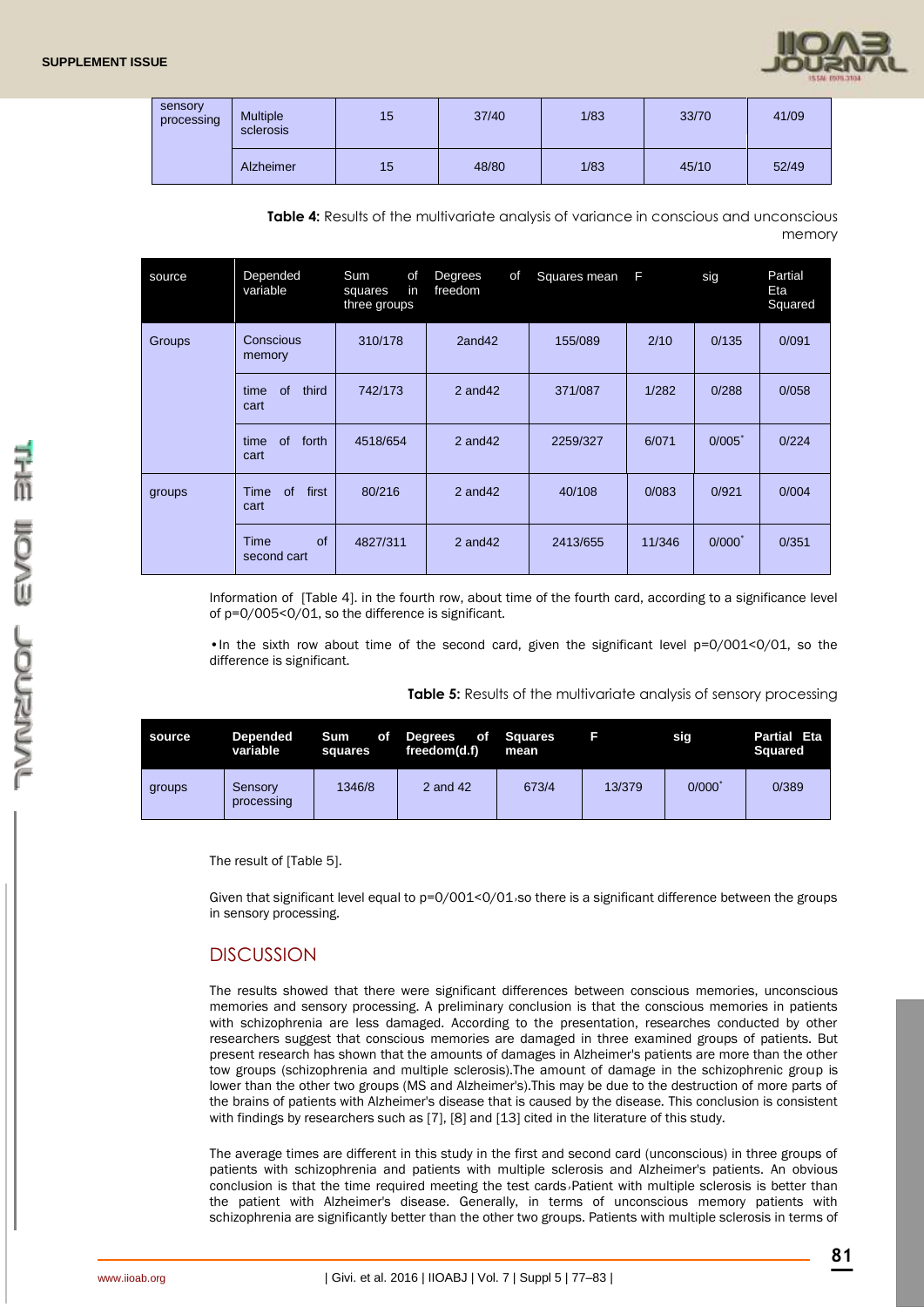

the time mean were better than the group with Alzheimer's disease. The concluding is consistent with findings of  $[11]$ , which has cited in literature.

Average sensory processing is different in three groups of patients with schizophrenia, multiple sclerosis and patients with Alzheimer. An obvious conclusion is that the memory of sensory processing in patients with multiple sclerosis and Alzheimer's are better than the group with schizophrenia. This issue is consistent with the inhibition reaction by patients with schizophrenia that cited by [6] in literature. Totally patients with Alzheimer's disease had significantly better performance in sensory processing. Patients with schizophrenia had lower performance than the other two groups.

One of the major limitations in sample size are illiterate or low literacy people which make it difficult to gather information and need to give sufficient information and required training to individuals to fill the questionnaires which are time consuming. In the present study variables such as gender, marital status, education, and the severity and duration of illness are not included.

## **CONCLUSION**

Given that sensory processing in patients with Alzheimer was better than the other tow groups, therefore, it is better to use of sensory processing and its enhancement to treatment and rehabilitation of these people, it means that must be used of sensory processing to compensate other memories. Because sensory processing isn't in a desirable condition in patients with schizophrenia and multiple sclerosis (MS), so it is necessary that the people who are at high risk of developing the disease or the initial stages of the disease٫ must be acted to improve their sensory processing.

With regard to this fact that the conscious memory in patients with schizophrenia is less damaged in comparison with the other tow groups of patients with multiple sclerosis and Alzheimer disease, Therefore it is better that in rehabilitation of this group conscious memory be used in addition of use of unconscious memory.

Since the conscious memory in Alzheimer's patients is more damaged than in the other tow groups, namely individuals with schizophrenia and multiple sclerosis, So it is necessary to detect those who have a high risk of developing the disease, such as the elderly resolutions and those who are in the early stages of the disease, and to be improved their unconscious memory.

Since the unconscious memory in patients with schizophrenia is better than the other two groups namely people with multiple sclerosis and with Alzheimer disease therefore it is better in rehabilitation of these patients the unconscious memory to be used and reinforced in them for compensation of other memories.

Generally most of the results of researches that have described in the research literature indicated that unconscious memories in three groups of patients remained almost intact. Therefore, strengthening of this memory must be accepted as a principle for the rehabilitation of patients with schizophrenia and individuals with acquired multiple sclerosis and individuals with Alzheimer's disease.

CONFLICT OF INTEREST None

ACKNOWLEDGEMENTS None

FINANCIAL DISCLOSURE None

# **REFERENCES**

- [1] Yang, M,dsm-5: Schizophrenia, [internet], 2013٫[updated 2013August28]٫Available from: http// www.mariayang.org
- [2] American National Multiple Sclerosis Society, [internet], [2014] What is MS, Share.net, MSAA٫ Improving lives today!Available from: http://mymsaa.org //about ms/overview, Accessed: April 16٫ 2015.
- [3] Khatoni M٫ Zahari S. [2010] Communication problems in elderly patients with Alzheimer's disease and primary caregivers, Journal of elderly٫ 5(17): 36-42.
- [4] Bashar poor S. [2007] study the speed of informatio8n processing due to automatic and controlled memory in comparison the individuals with major depression with

normal subjects [Master's Thesis] , Ardabil city, university of Mohaghegh Ardabili.

- [5] Ghamari H, Bashar poor S, Narimani. [2007] Comparison of automatic and controlled information processing in patients with major depression and normal control, and the effect of antidepressant drugs on these variables, psychological studies, 1:17-35
- [6] Ghamari H٫ Bashar poor S. [2009] The study of sensory and semantic information processing in schizophrenia, major depressive disorder and normal individuals, journal of clinical psychology, 2(1): 17-25
- [7] Nebes RD٫ Martin DC٫ Horn L. [1984] Sparing of Semantic memory in Alzheimer's disease, Journal of Abnormal Psychology٫ 93(3): 321-330